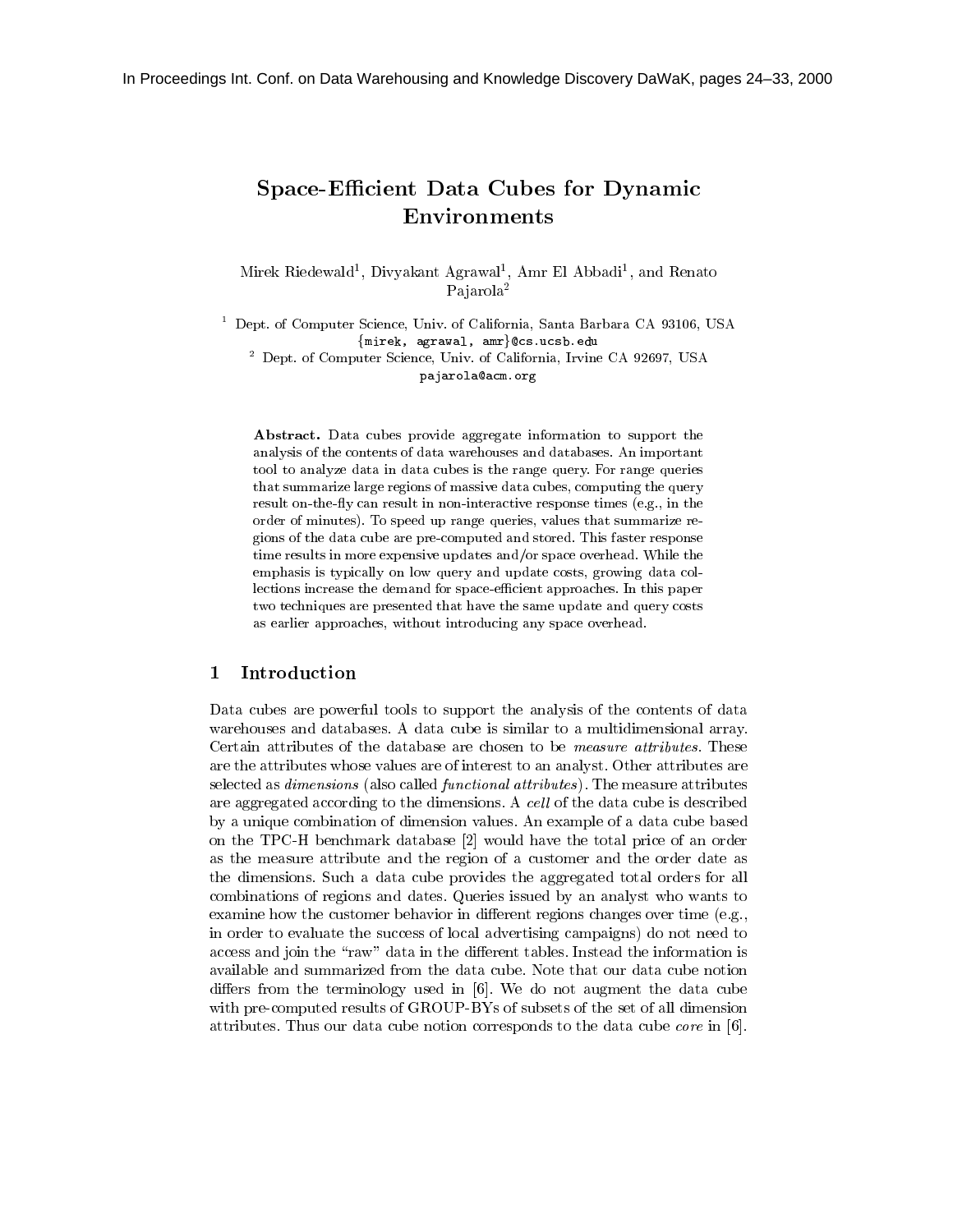Aggregate range queries are useful analysis tools on data cubes. Such a range query aggregates the values of those cells that satisfy the range selection condition for all dimensions. For instance, a range query on our example data cube could "Find the total amount of orders in California over the last four months". Queries of this form are useful in discovering relationships between attributes in the database.

Analyzing data online is a highly interactive process. Analysts expect fast responses to their queries, ideally in the order of seconds at most. For massive data sets, however, range queries that access and aggregate on-the-fly the contents of a large number of cells, will show slow response times. To speed up those queries, the aggregates for sets of cells are pre-computed and stored in the data cube. This leads to well-known tradeoffs. Storing additional pre-computed values results in space overhead. Also, updates become more expensive when an update to a single cell triggers updates to all pre-computed values that include this cell in their aggregation. Different applications tolerate different update costs. While what-if scenarios and stock trading applications require fast updates, for other applications overnight batch processing of updates suffices. But even batch processing benefits from faster updates, since they reduce the size of the update window and allow for more frequent updates and shorter inaccessibility of the data. Ideally a data cube should support fast queries and fast updates at no extra storage cost.

An elegant algorithm for computing range queries that return the sum of the selected cells in data cubes is presented in  $[7]$ . We refer to it as the Prefix Sum technique (PS). The essential idea is to pre-compute the prefix sums of the data cube (see Fig. 2), which are used to answer ad hoc queries in constant time. Since the prefix sums replace the original values in the cells, the PS technique does not require additional space. The approach is mainly hampered by its update costs. In the worst case an update to a single cell requires recomputing the whole array, which is of the same size as the original data cube.

To reduce the high update costs, while still guaranteeing a constant query cost, the Relative Prefix Sum technique  $(RPS)$  [4] controls the cascading updates. This comes at the cost of a space overhead. In contrast, the *Hierarchical Cubes* techniques (HC) [1] do not require additional space. They generalize the idea of RPS by allowing different tradeoffs between update and query cost. The tradeoff is selected by setting parameters that control the generation of the pre-computed values. Consequently the query and update costs depend on those parameters as well as the dimensionality and the size of the data cube. This makes a general comparison of HC to the other techniques difficult. For instance, while for some data cubes one of the HC techniques might provide a parameter setting that leads to a better query and update behavior than RPS, for other data cubes this is not the case.

The only technique that guarantees that query and update cost are both sublinear in the domain size of the dimensions for any data cube is the  $D_y$ namic Data Cube (DDC) [3]. The space overhead of this technique, however, is significant.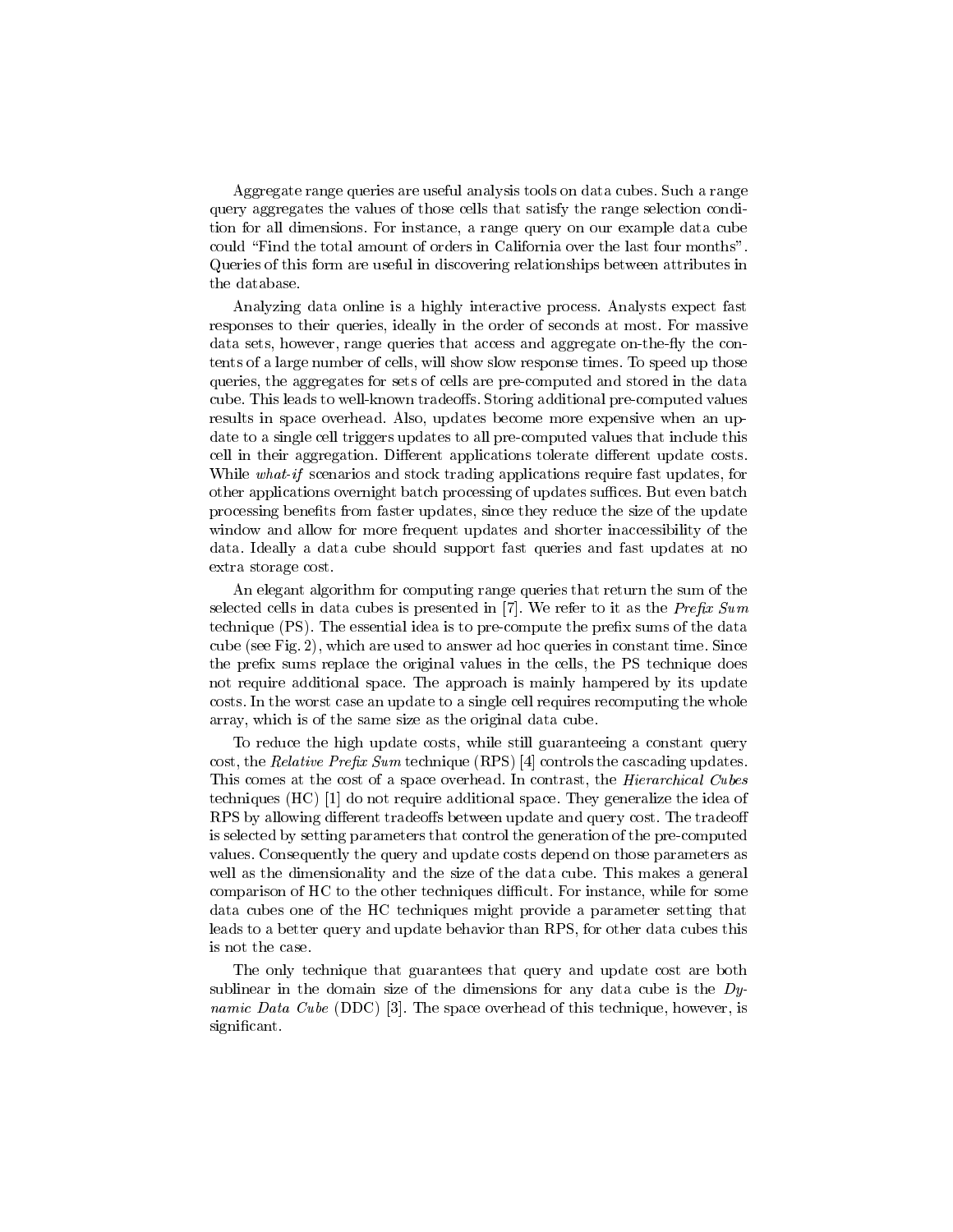For massive data sets the space requirements of a technique become a decisive factor. Space overhead not only leads to extra costs for storage devices. The additional values also cause additional propagations of updates and longer access times on the physical devices.

In this paper we present two new space-efficient data cube techniques  ${\rm -SRES}$ and  $SDDC - based$  on RPS and DDC, respectively. Both techniques inherit the update and query costs of their predecessors, but considerably reduce the space requirements. More precisely, they have the same storage consumption as the original data cube, thus do not introduce any space overhead. They are suitable for data warehousing environments, especially decision support and OLAP applications. SRPS efficiently supports applications where queries dominate. SDDC balances the costs of queries and updates. Thus it is especially appropriate in settings with frequent updates and enables users to analyze what-if scenarios.

In Sect. 2 we describe the SRPS and SDDC techniques. Both techniques are compared to their predecessors RPS and DDC, respectively. Section 3 concludes this article.

# <sup>2</sup> The SRPS and SDDC Techniques

In this section SRPS and SDDC are presented and compared to RPS and DDC, respectively. The following notation will be used. Let A be a data cube of dimensionality d, and let  $c = [c_1, \ldots, c_d]$  be a cell that contains the value  $A[c]$ . Without loss of generality let the domain of each dimension attribute i be  $\{0, 1, \ldots, n-1\}$ .  $e : f$  is a region of the data cube, more precisely the set of all cells c that satisfy  $e_i \leq c_i \leq f_i$  for all  $1 \leq i \leq d$  (i.e.,  $e : f$  is a hyper-rectangular region of the data cube). Cell  $e$  is the anchor and cell  $f$  the endpoint of the region. Consequently the entire data cube is anchored at  $[0,\ldots,0]$  and ends at  $[n-1,\ldots,n-1]$ . The set of the values in region  $e : f$  is denoted  $A[e] : A[f]$ , and  $op(A[e] : A[f])$  is the result of applying the aggregate operator op to those values.

SRPS and SDDC make use of the *inverse property* of some aggregation operators. They can be applied to any operator  $\oplus$  for which there exists an inverse operator  $\ominus$  such that  $(a \oplus b) \ominus b = a$  (e.g., SUM, COUNT). For the SQL operator SUM (sum of the values of the selected cells) each region's sum can be obtained by adding and subtracting sums for appropriate regions that are anchored at  $[0,\ldots,0]$ . We will refer to a region that is anchored at  $[0,\ldots,0]$  as a prefix re*gion*; a query that selects such a region is a *prefix query*. Note that according to [7] any range sum can be computed by combining the range sums of up to  $2^\circ$  (which is a constant) prenx regions. I hus the problem of computing the sum for an arbitrary range is reduced to the problem of efficiently computing prefix sum queries. We will therefore only describe how SRPS and SDDC solve this problem.

The SRPS and SDDC techniques are described for the aggregate operator SUM. Other operators for which exists an inverse operator can be handled in a similar way. In our analysis query and update costs are expressed in terms of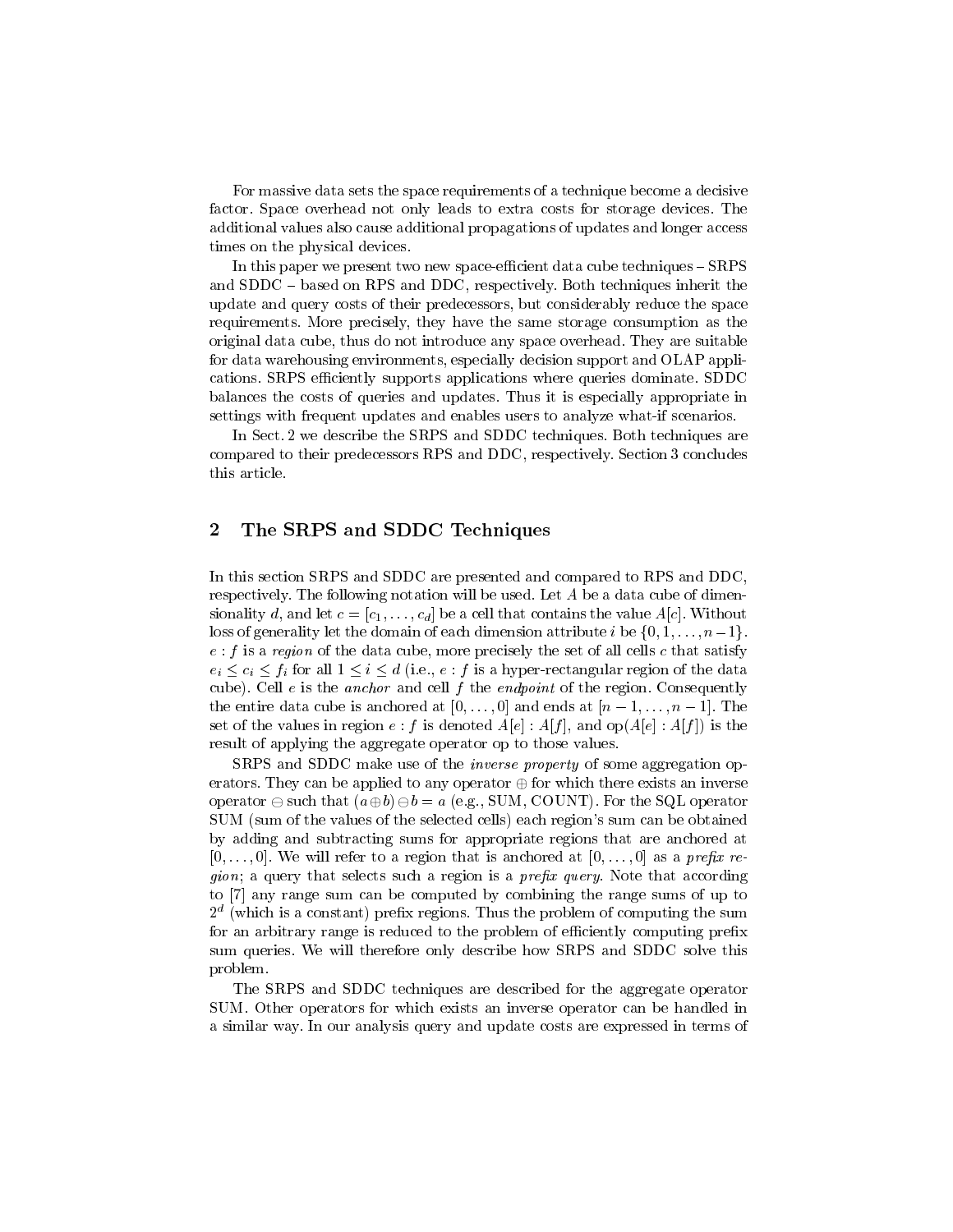the number of accessed cells of the data cube. The storage cost is measured in terms of cells as well.

#### 2.1RPS: The Relative Prefix Sum Technique

In this section we give an overview of the RPS technique [4]. Note that the analysis of the update and query costs in [4] is not correct for data cubes with more than two dimensions. This, however, does not affect the asymptotic costs, but rather the constants in the formulas. A correct analysis for RPS can be found in [5].

Like the Prefix Sum technique, RPS reduces the problem of summarizing any possible range to the problem of summarizing and combining prefix regions. The main idea of RPS is to avoid the cascading updates of the Prefix Sum technique by dividing the data cube into smaller chunks of equal size, called overlay boxes. The prefix sums are computed and stored relative to the anchor cell of an overlay box. The array with those relative prefix sums has the same size as the original data cube. Since the relative prefix sums only provide aggregate information about the cells *inside* the overlay box, an additional data structure  ${\bf -}$  the *overlay*  $array -$  is used. The overlay array provides sums for regions of cells *outside* the overlay boxes. Together the overlay and the relative prefix sum array guarantee a worst case cost of  $2^\circ$  for prenx queries, a worst case cost of  $2^\circ$  for general range sum queries, and a worst case update cost of  $(2\sqrt{n}-2)^d$ . Compared to directly storing the original data cube, the RPS technique incurs a space overhead of the size of the overlay array. Depending on the parameters (dimensionality, size of the data cube and the overlay boxes) this overhead ranges from a few percent up to almost 100% of the data cube size in some settings.

#### 2.2SRPS: The Space-Efficient Relative Prefix Sum Technique

Like the Relative Prefix Sum method, SRPS provides constant-time queries with an update complexity of  $O(n \leq l)$ , compared to an update cost of  $O(n \leq l)$  for the Prefix Sum technique. SRPS improves on RPS by not needing the additional overlay array and thus removing the space overhead.

Description of the Technique. The data cube is completely partitioned into a set of disjoint hyper-rectangles of equal size. We will refer to those hyperrectangles as boxes. For clarity and without loss of generality let the length of a box in each dimension be  $k$ .

Let B be a box that is anchored at cell  $a = [a_1, \ldots, a_d]$ . Then box B contains all cells c that satisfy  $a_i \leq c_i < a_i + k$  for all  $1 \leq i \leq d$ . The box cells on the "upper left" surfaces, i.e., all those cells that agree with the anchor cell  $a$  in at least one coordinate, are referred to as *border cells*. The other cells, i.e., those cells c with  $a_i + 1 \leq c_i \leq a_i + k$  for all  $1 \leq i \leq d$ , are *inner cells*. Essentially inner cells only store sums local to the box, while border cells include cells from outside the box into their aggregation.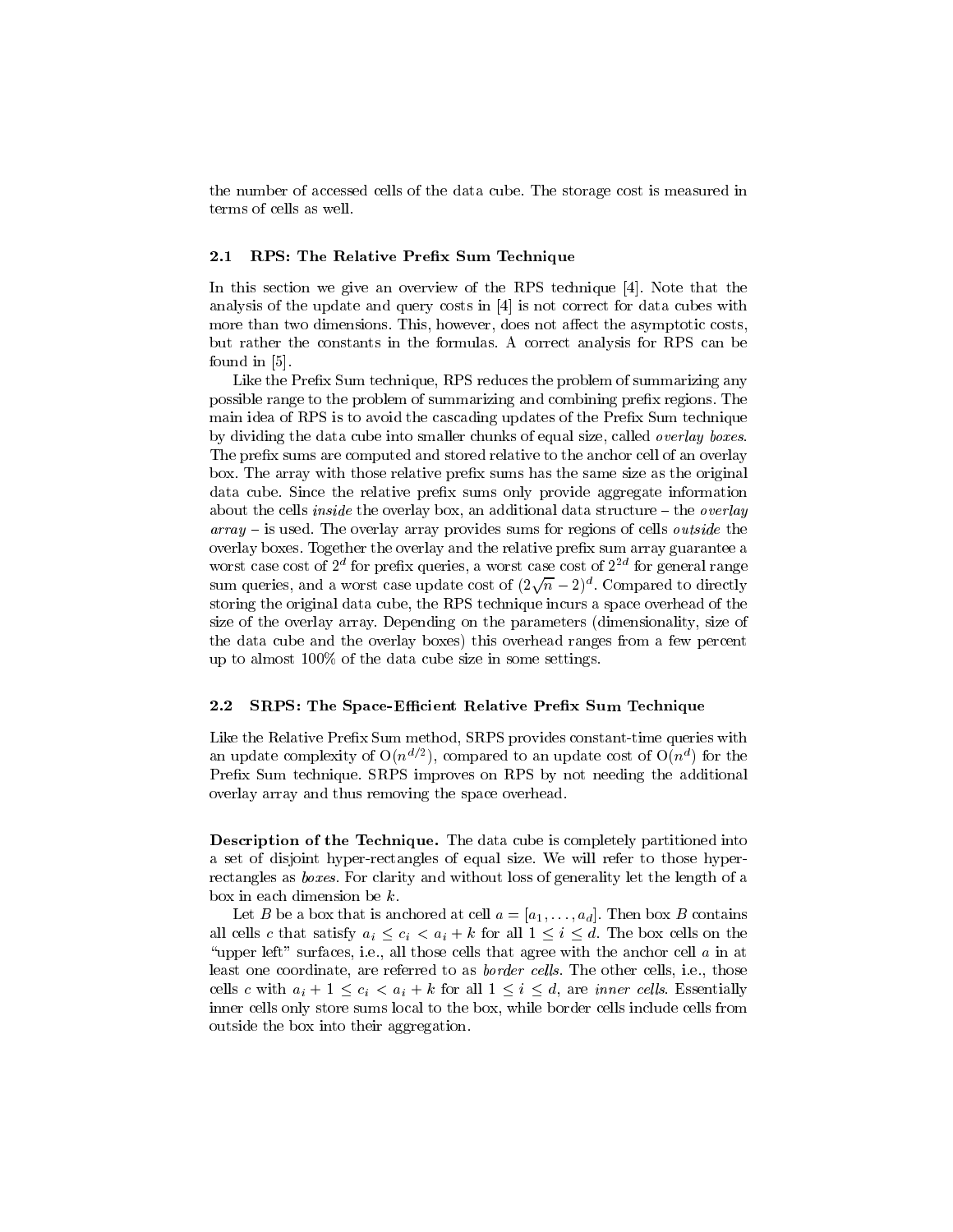

Fig. 1. Computation of border values as the sum of the values of the cells in the shaded area on array A



Fig. 2. Prex Sum compared to SRPS

Any cell c in box B stores the value  $SUM(A[l_1, l_2, \ldots, l_d] : A[c])$  where

$$
\forall i: 1 \le i \le d \quad \begin{cases} l_i = 0 & , \text{if } c_i = a_i \\ l_i = a_i + 1 & , \text{if } a_i + 1 \le c_i < a_i + k \end{cases}.
$$

Note, that border cells for at least one dimension i satisfy  $c_i = a_i$ , while for inner cells the second inequality  $(a_i + 1 \leq c_i < a_i + k)$  holds for all dimensions. We will use the term *aggregation region* for the described regions of cells. Border cells aggregate hyper-rectangular regions of cells that stretch from the surface of the box to the corresponding surface of the data cube. Inner cells  $c$  store  $SUM(A[a_1 + 1, a_2 + 1, \ldots, a_d + 1]: A[c])$ , which is the prefix sum relative to cell  $[a_1 + 1, a_2 + 1, \ldots, a_d + 1]$ . Figure 1 shows aggregation regions (shaded) for border cells of a two-dimensional data cube. In the example in Fig. 2 the original data cube and the corresponding SRPS cube are shown.

SRPS by definition does not cause any space overhead. All pre-computed values "fit" into an array of the size of the data cube. Once the SRPS cube is constructed, the original data cube can be discarded. All queries and updates are directed to the SRPS cube. The space savings compared to the RPS technique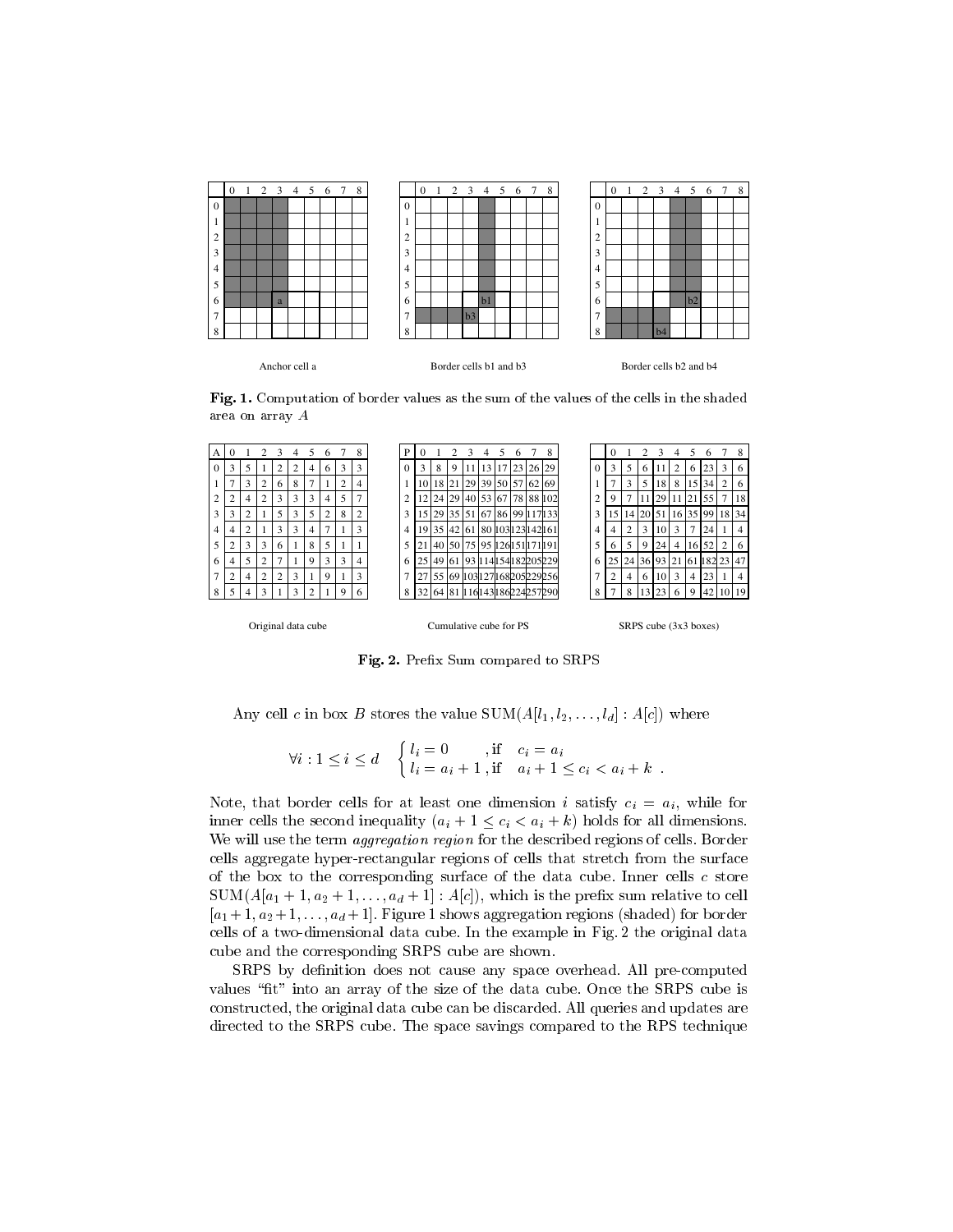

Fig. 3. Querying and updating an SRPS cube

can be considerable. For RPS a prefix array of size  $n^d$  (i.e., size of the original  $\mathbf{I}$  (i.e., size of the original contract of the original contract of the original contract of the original contract of the original contract of the original contract of the original contract of the original contract data cube) and an overlay array of size  $(n/k)^{\alpha}(k^{\alpha} - (k-1)^{\alpha}) = n^{\alpha}(1 - (\frac{n-k}{k})^{\alpha})$ were stored. I hus SRPS saves storage of the size  $n^{\alpha}(1-(\frac{\alpha+1}{\lambda})^{\alpha})$ .

Querying SRPS. As mentioned earlier, any range sum query can be answered by combining the results of up to  $2<sup>d</sup>$  appropriate prefix queries. Let  $q = [q_1, \ldots, q_d]$  be the endpoint of the prefix region and  $a = [a_1, \ldots, a_d]$  be the anchor of box B that contains q. Then the query region  $[0,\ldots,0]$  : q can be partitioned into non-overlapping regions which are identical to the aggregation regions of the cells in the set  $\{c = [c_1,\ldots,c_d] | \forall i : 1 \le i \le d \land c_i \in \{a_i; q_i\} \}$ . This set contains at most  $2^d$  cells. Intuitively they are obtained as the "projection" of cell q to the surfaces of box B that contain the border cells (including cell q itself). Details about the partitioning are provided in [8]. Note, that the result for a prefix query can be obtained by adding values from a single box, which results in a high locality of accesses. Since a prefix query can be answered at a cost of  $2^d$ , , the *overall worst case range query cost* for SRPS becomes  $2^a * 2^a = 2^{2a}$ . Hence the query cost is constant irrespective of  $n$ , the size of the dimension domains of the data cube. Figure  $3(a)$  shows an example for the partitioning of the query region for a two-dimensional data cube. The shaded cells in Fig. 3(b) need to be accessed in order to compute the prefix range sum.

Updating SRPS. In general an update to a single cell aects all those cells that store a pre-computed value that depends on that cell. Figure  $3(c)$  shows an example. An update to cell  $(5,1)$  (marked with  $*)$  has to be propagated to each of the shaded cells.

To keep the description simple, we assume that  $k$ , the side-length of each box, evenly divides n, the side-length of the data cube. Clearly the number of cells that are affected by an update to a cell  $u$  is equal to the number of aggregation regions that contain  $u$ . From the definition of the aggregation regions follows that at most  $(n/k + k - 2)^d$  aggregation regions contain cell u. This bound is tight; it is met when cell  $u = [1, 1, \ldots, 1]$  is updated. Note, that the aggregation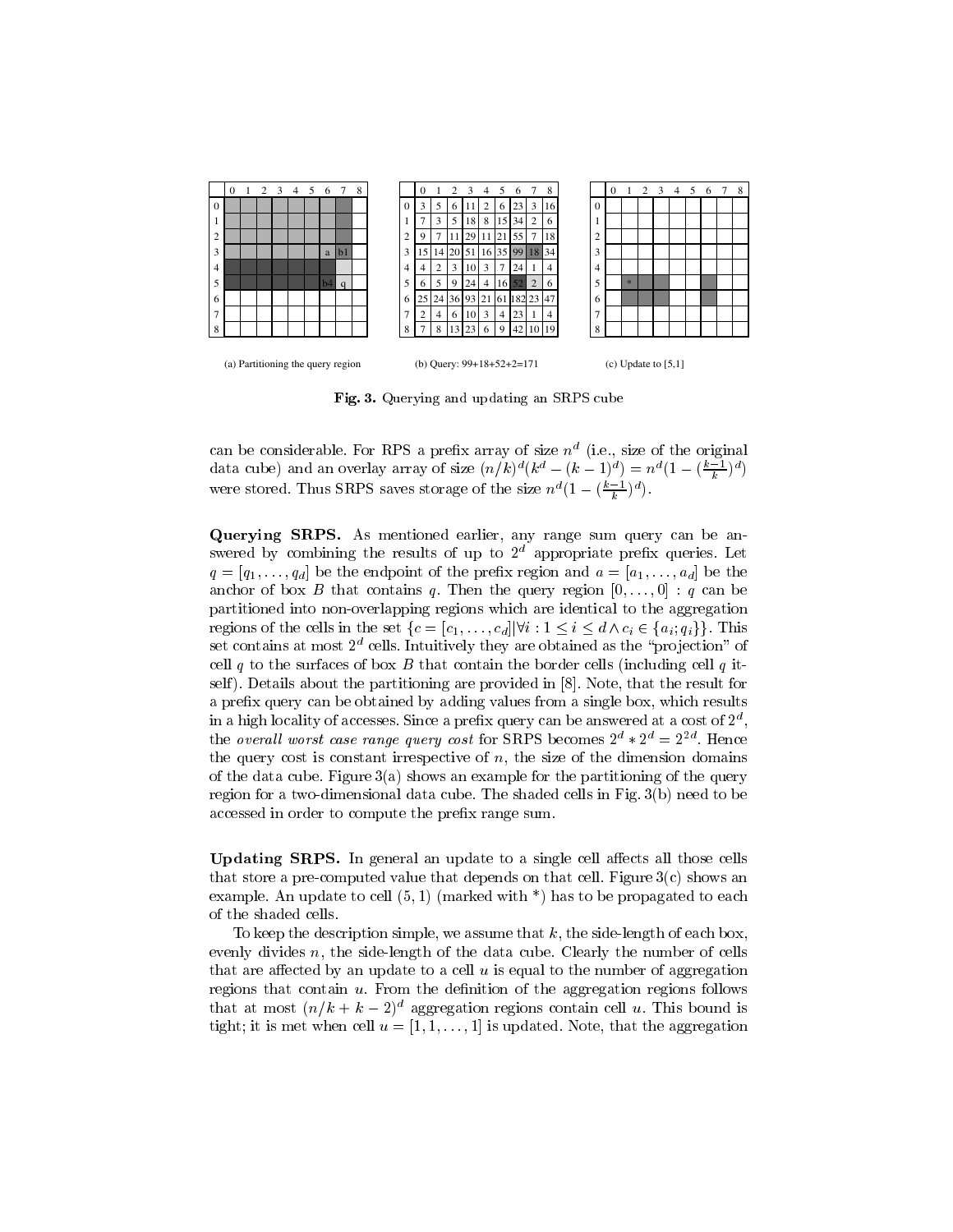regions that contain the updated cell are well defined. The cells that need to be updated are the endpoints of those regions. Details of the analysis are not provided here due to space limitations and can be found in [8].

The update costs are minimal for  $k = \sqrt{n}$ , resulting in a worst case update cost of  $(2\sqrt{n}-2)^d = O(n^{d/2})$ . Changing k does not affect the worst case query costs.<sup>1</sup> Consequently, choosing  $k = \sqrt{n}$  results in the optimal SRPS cube.

#### 2.3DDC: The Dynamic Data Cube Technique

In this section an overview of the Dynamic Data Cube technique [3] is given. Like for PS, RPS, and SRPS the answer to an arbitrary range sum query is obtained by combining the results of the corresponding prefix queries.

The basic DDC technique makes use of non-intersecting boxes which store pre-computed values that only summarize the cells in the box. Those values are stored in the "lower right" surfaces of the box (border cells) and summarize the cells in a region that has the anchor of the box as its anchor and the surface cell as the endpoint. The boxes are organized into a tree that recursively partitions the original data cube. The root node encompasses the entire data cube. It forms children by dividing its range in each dimension in half. Each of the children are in turn subdivided into children, and so on.

The values in the border cells are cumulative. Thus an update to the anchor cell of a box has to be propagated to all border cells in the box. To reduce the update cost [3] introduces the  $B<sup>c</sup>$  tree. B<sup>c</sup> trees are standard B-trees whose non-leaf nodes are augmented by an auxiliary value that stores the sum of the leafs in the left sub-tree. By taking advantage of these auxiliary values,  $B<sup>c</sup>$  trees provide balanced query and update costs of  $\log m$  for any one-dimensional array of size  $m$  that stores cumulative values. By storing the (one-dimensional) border cell arrays in  $B^{\circ}$  trees, update and query costs of  $O(log^{-}n)$  can be achieved for two-dimensional data cubes. For data cubes with  $d > 2$  dimensions the  $(d-1)$ -dimensional surfaces that contain the border cells are recursively stored as  $(d-1)$ -dimensional data cubes. Thus DDC with B<sup>c</sup> trees and the recursive technique for storing the border values guarantees the polylogarithmic update and query costs of  $O(\log^a n)$ .

#### 2.4SDDC: The Space-Efficient Dynamic Data Cube Technique

Like the Dynamic Data Cube, SDDC balances query and update costs to  $O(\log^d n)$ . Those bounds are maintained at much lower storage costs. For clarity, we will first describe a simpler basic approach that has higher update costs, and then SDDC with the polylogarithmic costs.

The only exception occurs for  $\kappa = 1$ , when SRPS collapses to the Prefix Sum technique.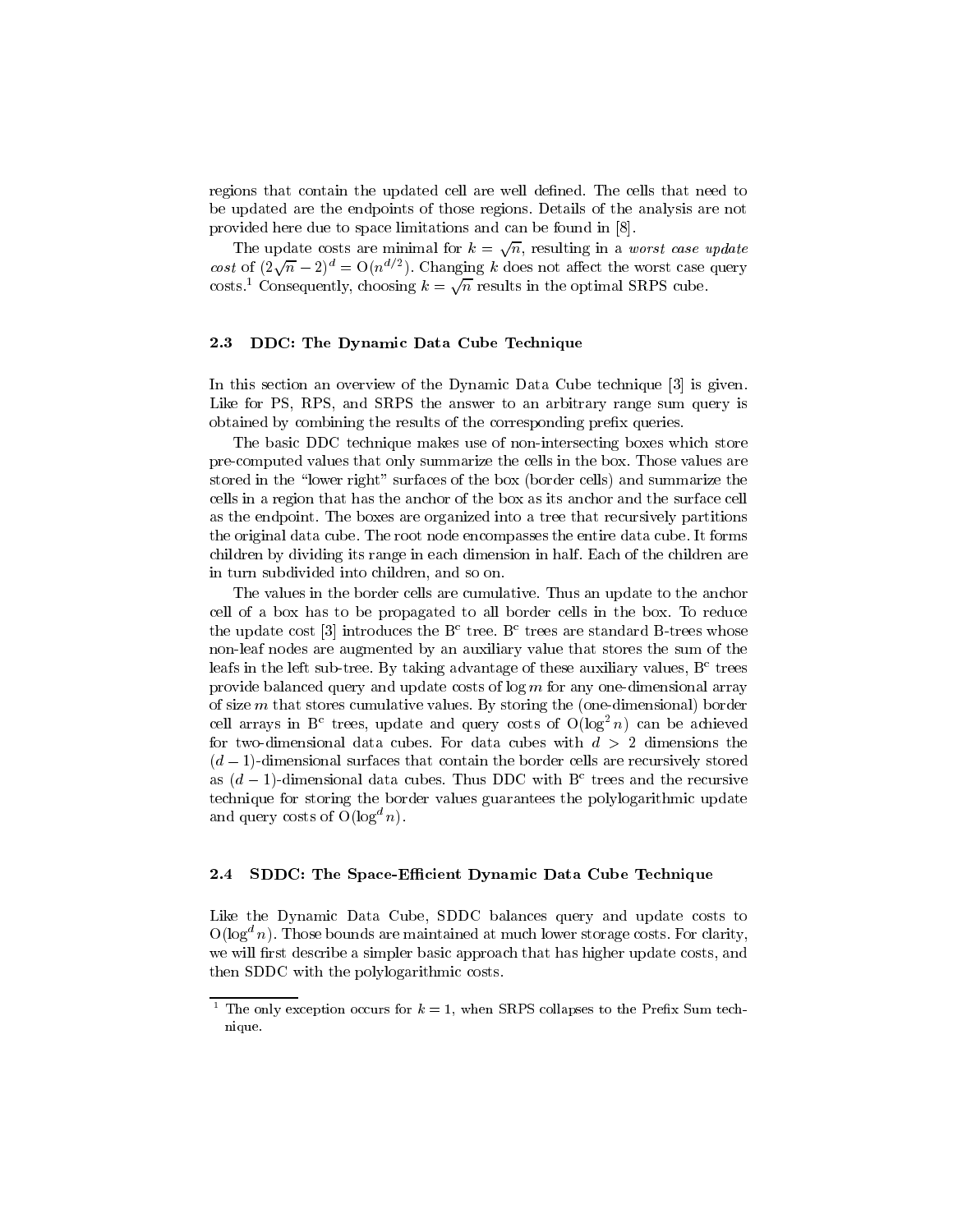

Fig. 4. Original data cube and corresponding SDDC cube

**The Basic SDDC.** To construct the SDDC cube, the data cube is lifst partitioned into boxes using the same technique as SRPS, except for two differences. First, the side-length of a box is set to  $k = n/2$ , i.e., the data cube is partitioned into  $2<sup>d</sup>$  boxes of equal size. Second, while the aggregation regions of the border cells remain the same, the inner cells do not store relative prex sums any more. Instead a recursive approach is taken. For each box the region that contains all inner cells of that box (which is a hyper-cube of side-length  $n/2 - 1$ ) is partitioned into  $2<sup>d</sup>$  non-intersecting boxes of equal size. Their regions of inner cells are then in turn partitioned into  $2<sup>d</sup>$  boxes, and so on. Conceptually the boxes of the basic SDDC form a tree where each node corresponds to a box. The root node encompasses the entire data cube. The children of a node are those smaller boxes that partition the regions of the inner cells of the node. They store the corresponding border cell values. At the leaf level nodes simply store the value of the single cell that corresponds to the node. Since the side-length of a node is less than half the side-length of its parent, the tree height can not exceed  $\log_2 n$ . Figure 4 presents a data cube and the corresponding basic SDDC.

Instead of dividing the region of the inner cells in each dimension in half, one could alternatively choose other partitionings into boxes. Partitions with flexible split positions in the different dimensions can be used to identify similarity regions, which could be exploited by operations that can take advantage of low variance distributions (i.e., for data compression).

Due to how the boxes are created, the complete basic SDDC fits into the space of the original data cube (with  $n^d$  cells). The storage savings compared to the basic DDC approach are considerable. In [8] we show that the basic DDC requires more than twice the space of the original data cube. Thus our new basic SDDC technique reduces the space overhead by more than the size of the original data cube!

To find the sum for any prefix region, the tree is descended and the appropriate border values are added. On a tree level the query is answered as described for SRPS. The only difference is that instead of accessing an inner cell, the query recursively accesses the corresponding child node (see [8] for details). In the example in Fig. 4 the cells that are accessed in order to compute  $SUM(A[0,0]: A[8,7])$  are shaded; cell  $(8,7)$  is hatched. Since the partitioning of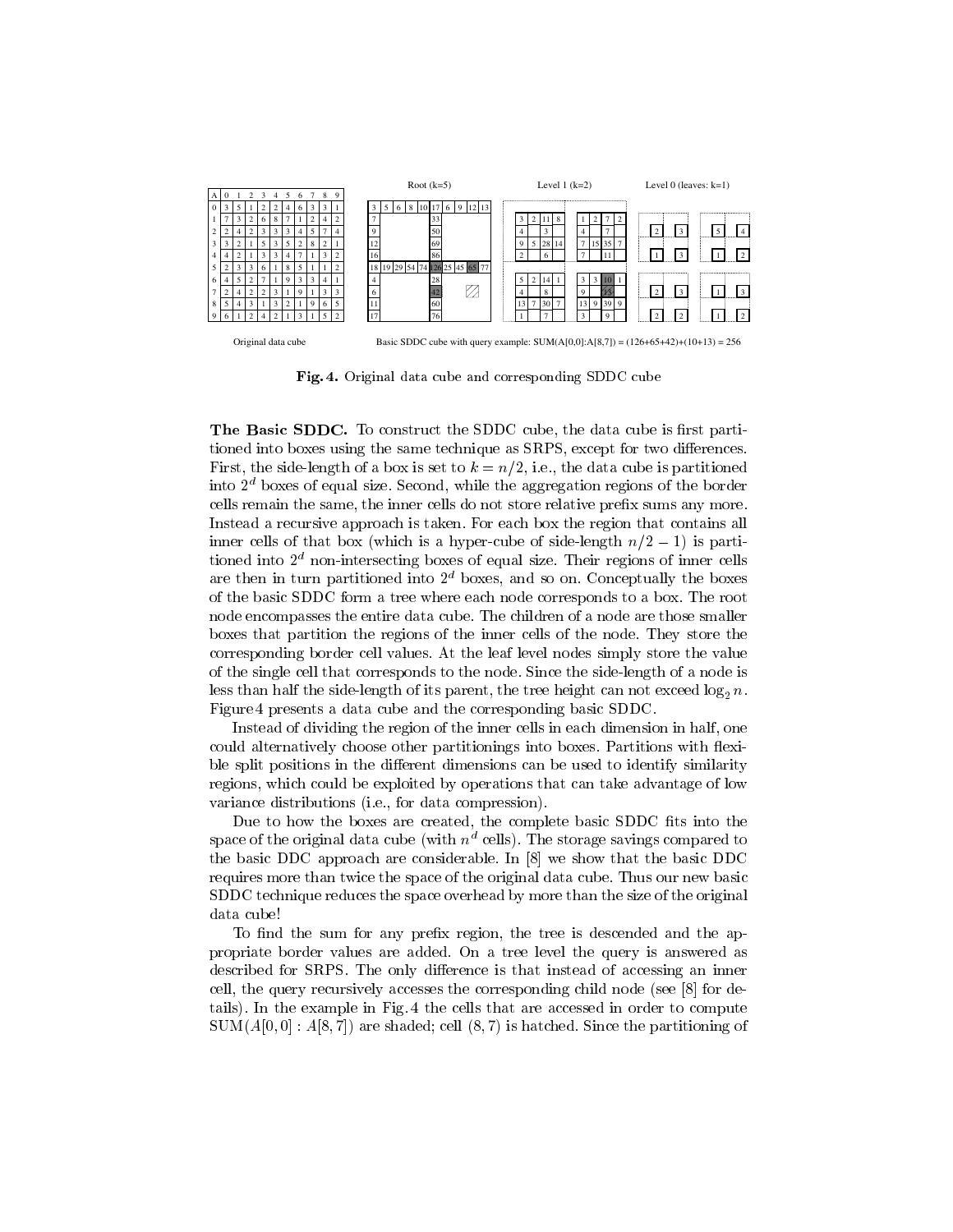the data cube is non-overlapping, at most one box per level contains the endpoint of the query region. For each such box at most  $2^d - 1$  border cells have to be accessed (analysis identical to SRPS). Since the tree has at most  $log_2 n$  levels, the cost for any prefix query is less or equal than  $(2^d - 1) \log_2 n = O(\log n)$ .

Updates on the basic SDDC are very expensive in the worst case. Consider an update to cell  $[1,1,\ldots,1]$ . Inis update already affects  $O(n^{\omega-1})$  border cells in the root node (see [8] for details).

SDDC with Improved Updates. The problem the basic SDDC faces regarding updates are similar to the update problem for the basic DDC technique. To reduce the update costs, we can apply the same technique as for DDC, i.e., using  $B<sup>c</sup>$  trees for balanced update and query costs on two-dimensional data cubes, and storing the border values of higher-dimensional data cubes recursively (see Sect. 2.3). However,  $B<sup>c</sup>$  trees and the recursive approach introduce unnecessary redundancy. We follow a similar approach, but remove the additional storage requirements.

Recall that the values of the border cells in the same surface are cumulative, which results in the high worst case update costs. To reduce the costs for onedimensional arrays of border cells we use an elegant technique that embeds a tree into the array. The main idea is to first replace the cumulative values by the corresponding differences of the values of neighboring cells and then to apply the basic SDDC technique to this array of differences. Queries and updates are processed as described for the basic SDDC technique, resulting in a worst case cost of  $O(\log n)$  for both operations. Thus the B<sup>c</sup> tree is replaced by a data structure which does not add any space overhead compared to storing the original array.

The DDC technique stores d-dimensional surfaces of border cells recursively as  $(d-1)$ -dimensional data cubes. Since the surfaces are overlapping, redundancy is introduced. SDDC removes this redundancy by ensuring that values in the overlapping regions are stored only once. The idea is to embed the recursively computed values into the space of exactly those values they replace.

Note that improving on the  $B<sup>c</sup>$  trees and the recursive technique for storing the values of the border cells further increases the space savings of SDDC compared to DDC. Due to the improvements, SDDC has the same storage consumption as the original data cube. Its query and update costs are  $O(\log^a n)$ , which is sublinear in the side-length of the data cube. A more detailed description of the technique can be found in [8].

# <sup>3</sup> Conclusion

Aggregate range queries are useful tools for analyzing information that is stored in data cubes. For massive data sets, however, accessing and aggregating the relevant data on-the-fly can result in slow responses that negatively affect the analysis process. In this paper two new techniques were discussed that speed up range queries by storing pre-aggregated information, while still supporting